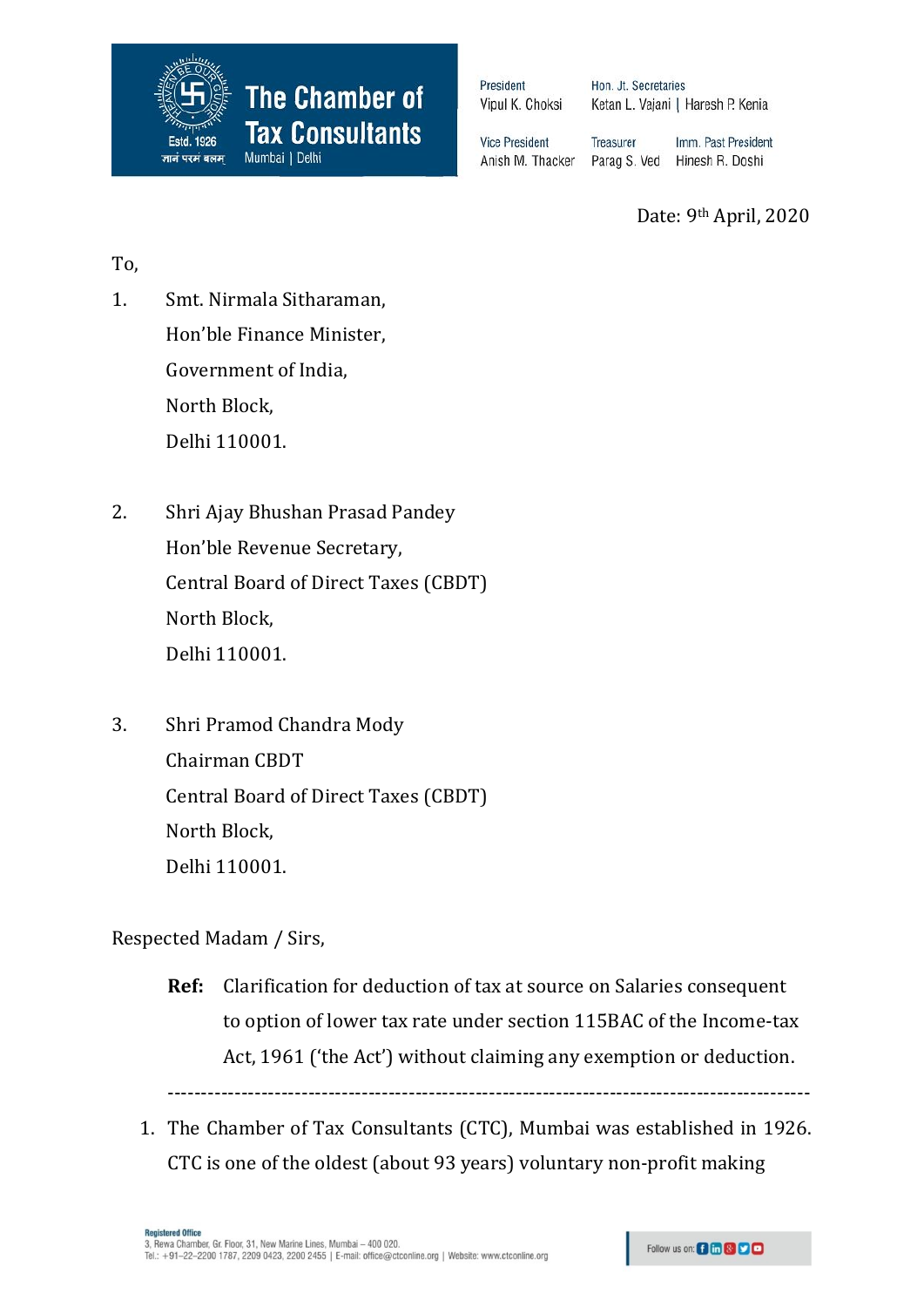

President Vipul K. Choksi Hon. Jt. Secretaries Ketan L. Vajani | Haresh P. Kenia

**Vice President** Treasurer Imm. Past President Anish M. Thacker Parag S. Ved Hinesh R. Doshi

organizations in Mumbai formed with the object of educating and updating its members on Tax and other laws. It has a robust membership strength of about 4000 professionals comprising of Advocates, Chartered Accountants and Tax Practitioners.

**2. We have received representations from our fellow members regarding the Clarification for deduction of tax at source on Salaries consequent to option of lower tax rate under section 115BAC of the Income-tax Act, 1961 ('the Act') without claiming any exemption or deduction**.

As per section 115BAC as recently introduced by the Finance Act 2020, an option is available to **every individual** and HUF to opt for a lower rate of tax, provided the individual or HUF does not claim the specified exemptions and deductions (including standard deduction). The individual and HUF as the case may be can opt for the lower rate of tax at the time of filing the return of income.

It is worth noting that employers are required to deduct tax at source under section 192 of the Act on a monthly basis considering the rates in force. In the above context, it is pertinent to note that while the option is available to the individuals to opt for the lower tax rate at the time of filing the return of income, there is no corresponding amendment or guidance available in Chapter XVII-B for the employers as to whether the Tax Deduction at Source (TDS) is to be done at the old rates or as per the new rates (if the employee opts for the same).

3. The existing rates in force as per Part III of Schedule 1 to the Finance Act, 2020 are not altered. On a bare reading and literal interpretation of section 2(9) read with first proviso and eleventh provisio thereof, it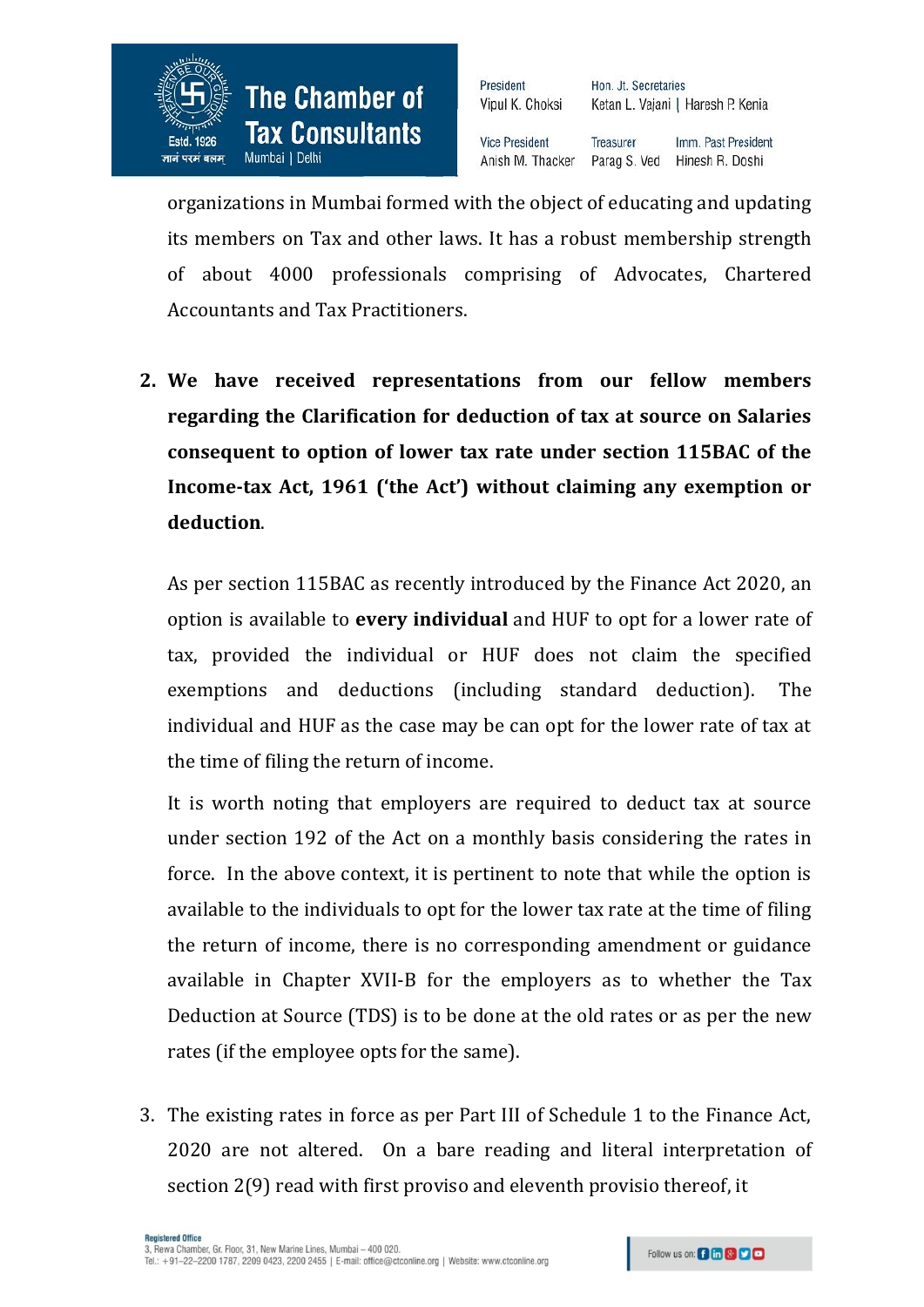

Mumbai | Delhi

जानं परमं बलम

President Vipul K. Choksi Hon. Jt. Secretaries Ketan L. Vajani | Haresh P. Kenia

**Vice President** Anish M. Thacker

Treasurer Imm. Past President Parag S. Ved Hinesh R. Doshi

appears that the employer does not have an option to deduct the tax at source at the lower rate as prescribed under section 115BAC of the Act. Section 2(9) of the Finance Act 2020, provides that tax under section 192 of the Act shall be deducted at the rates in force stated in Part III i.e. the normal rate applicable to an individual and not at the rates as specified in section 115BAC of the Act. The first proviso to section 2(9) of the Finance Act, 2020 provides that the liability to pay advance tax in respect of income to which Chapter XII applies (Section 115BAC falls in Chapter XII), shall be computed in accordance with the rate specified in the relevant section. Further, the eleventh proviso to section 2(9) of the Finance Act, 2020 provides that surcharge is to be included in advance tax computed in accordance with the section 115BAC. Therefore, while a reference to section 115BAC is provided in the provisions relating to computation of advance tax, no such reference is provided for TDS provisions.

This has created a dilemma for the employers for applying the TDS provisions on salary payments to their employees. Moreover, a combined reading of the above provisions suggests that the employer has to deduct tax at source at the old rates only.

4. In the light of the above discussion, considering the above dilemma being created, it is imperative that a clarification be issued at the earliest and the employer be required to obtain a declaration in the beginning of the year itself as to whether the employee would like to opt for new rates of tax specified in section 115BAC by forgoing the exemptions and deductions and in case of such employees who opt for new tax rates, the employer be required to deduct tax at source as per the new tax rates.